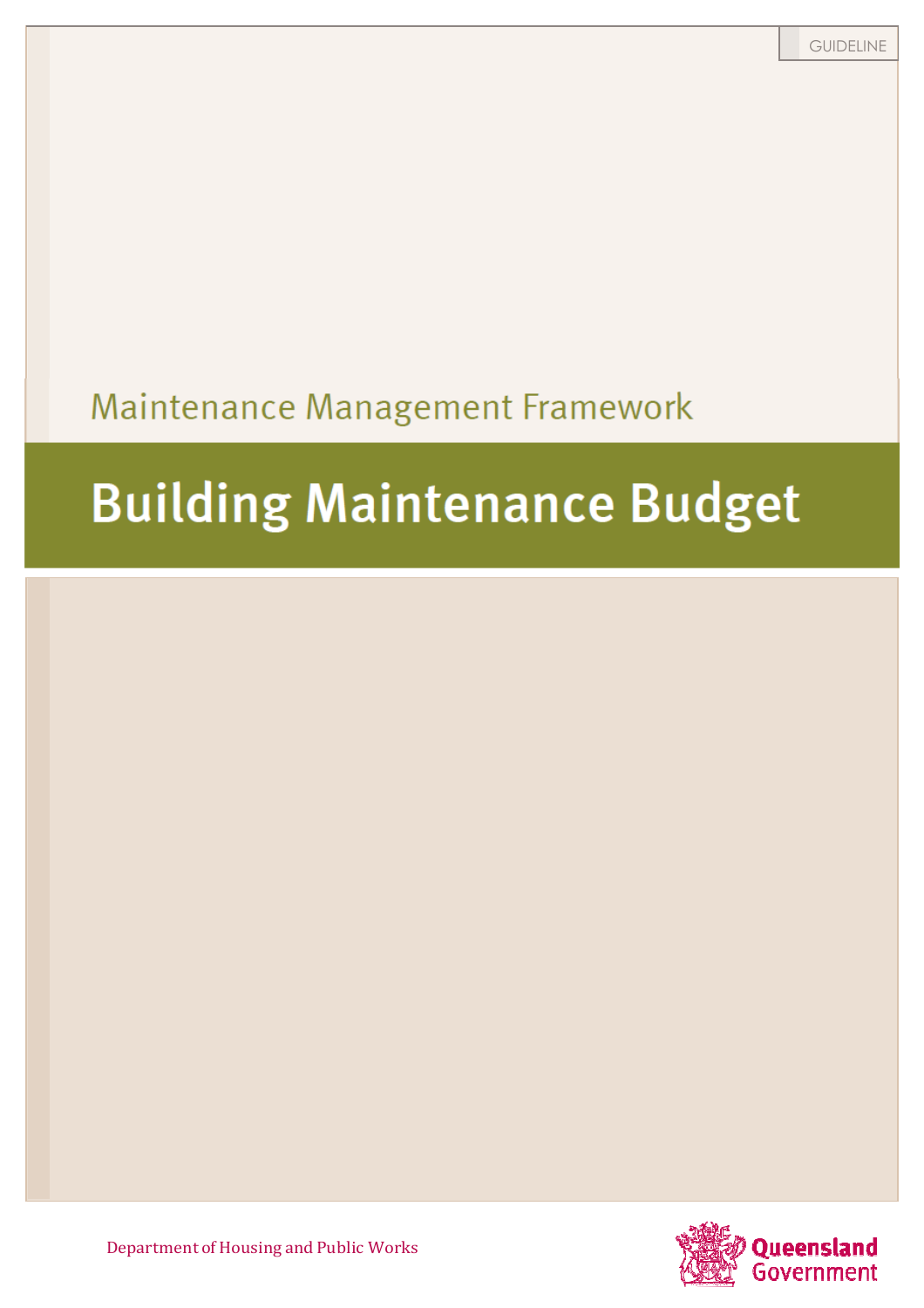The suite of *Maintenance Management Framework* documents is available online (www.hpw.qld.gov.au):

- 1. the **Maintenance Management Framework policy document** contains the policy requirements and general information for Queensland Government departments about relevant asset management principles and practices;
- 2. **Guidelines** complement the policy by giving a more detailed explanation of a subject; and
- 3. **Policy advice notes** discuss emerging policy issues or topical maintenance matters.

#### **Building Maintenance Budget**

Revised Second Edition Queensland Department of Housing and Public Works (*Includes minor updates as at December 2017*)

(First published in June 2003)

ISBN 978-0-9804717-6-2 © The State of Queensland (Department of Housing and Public Works)

#### **Enquiries should be directed to:**

**The Manager** 

Building Policy and Practice Building Industry and Policy Department of Housing and Public Works

GPO Box 2457 Brisbane Qld 4001

**Email** bip@hpw.qld.gov.au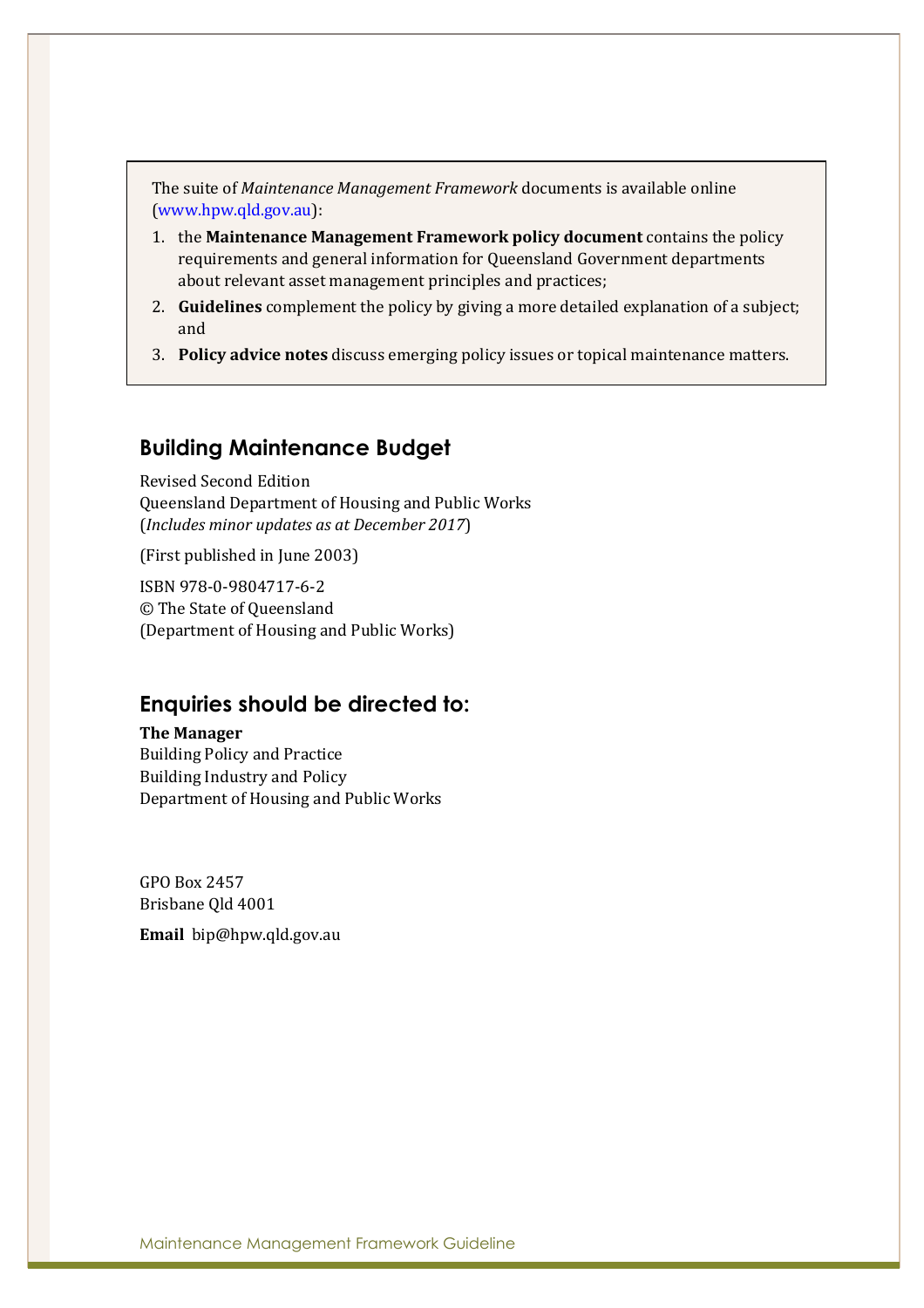Building Maintenance Budget

# **Contents**

| 2.0 Development of an annual maintenance budget  2 |
|----------------------------------------------------|
|                                                    |
|                                                    |
|                                                    |
|                                                    |
|                                                    |
|                                                    |
|                                                    |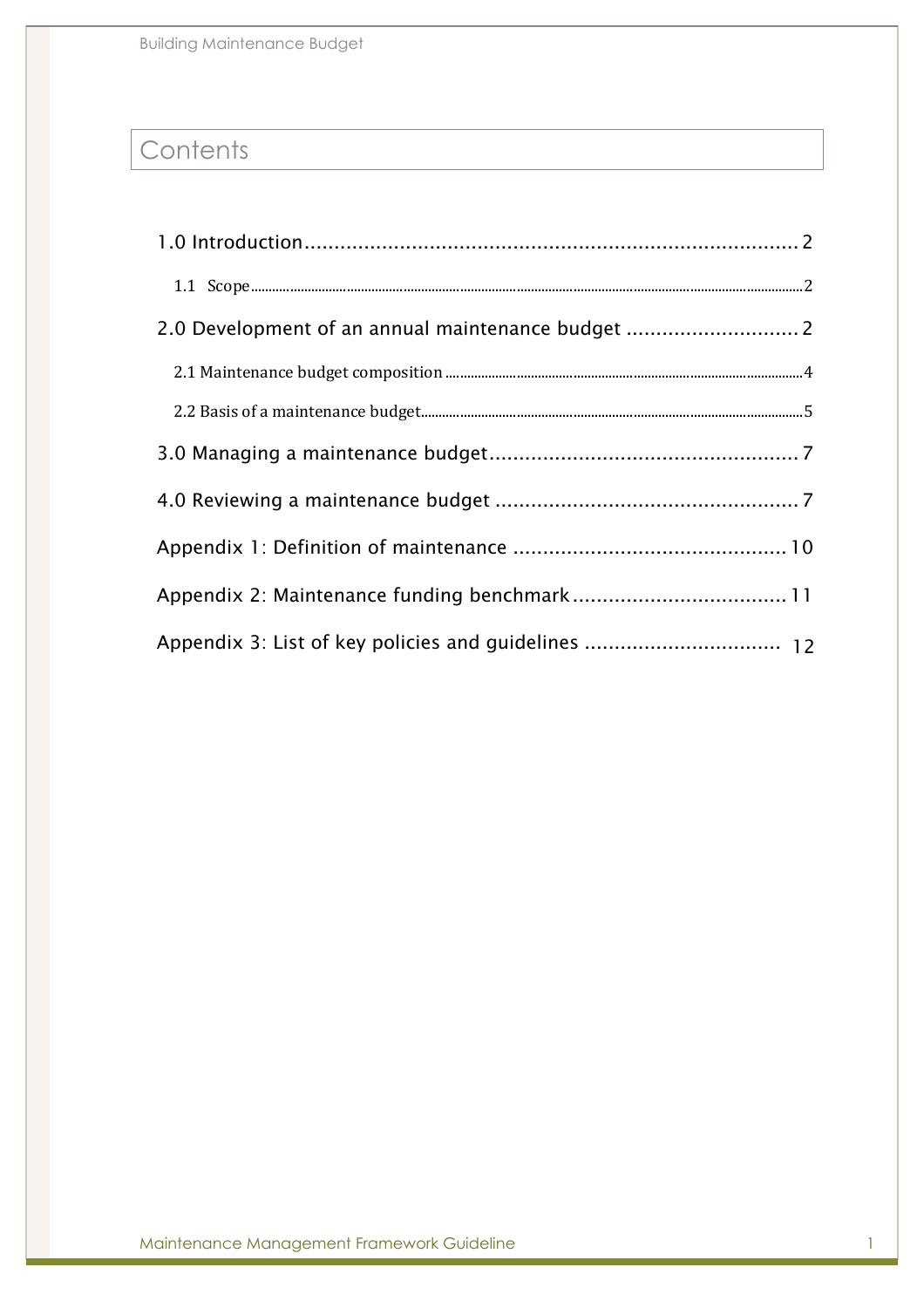# 1.0 Introduction

This guideline forms part of the *Maintenance Management Framework* (MMF). The MMF is the whole-of-Government policy for managing building maintenance. It was approved by Executive Government on 28 June 1999 and came into effect on 1 July 1999.

#### **1.1 Scope**

This guideline provides departments with advice on how to develop an annual building maintenance budget. A maintenance budget should identify the quantum of funding a department requires to adequately address the key maintenance needs of its buildings, to ensure that they continue to support the delivery of government services.

### 2.0 Development of an annual maintenance budget

In accordance with policy requirement 7 of the MMF, "departments must allocate sufficient funding in their maintenance budget to enable the buildings in their portfolio to be maintained to the condition standard ratings identified and documented in the departmental maintenance policy".

A maintenance budget should be based on maintenance demand. This is illustrated in **Diagram 1**.

*Diagram 1: Development of an annual maintenance budget* 



An annual maintenance budget should provide a costed program of works proposed over the timeframe required by the *Total Asset Management* Plan (TAMP) Framework, based on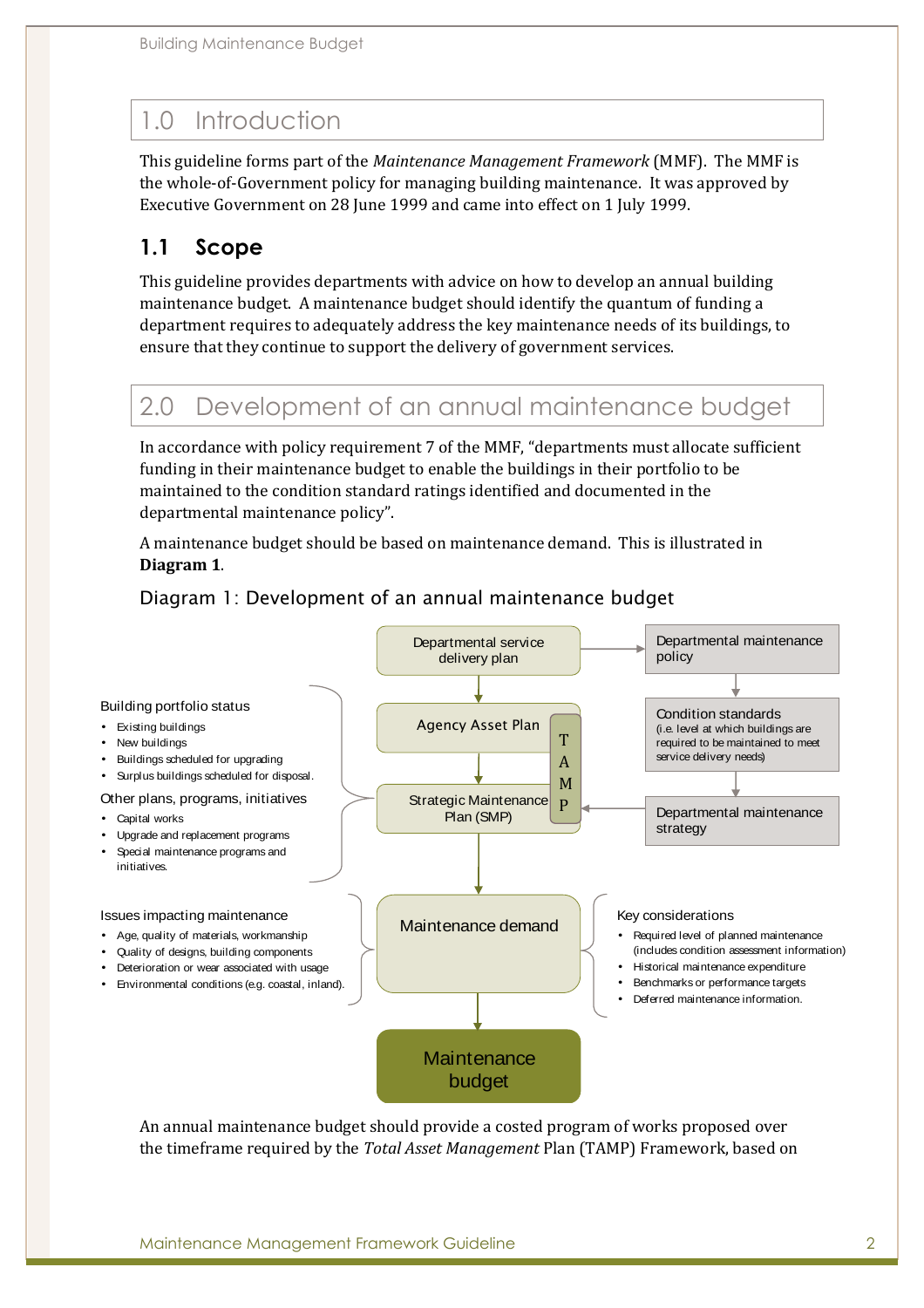levels of service planned, the departmental maintenance policy, the building condition standards and the strategic maintenance plan. The maintenance budget should support departmental efforts to meet environmental performance requirements. For example, sufficient funding should be allocated for replacing components at the end of their useful life with modern equivalents that reduce energy and water consumption or have the potential to reduce long-term maintenance needs.

The type of work that is considered maintenance (within the context of the MMF policy) is included in Appendix 1. Supplementary information on identifying building maintenance activities, as distinct from building operations, is provided in the MMF policy advice note: *Scope of Building Maintenance*.

Differentiating between maintenance expenditure and capital expenditure is important due to the difference in accounting approaches (and tax liabilities) associated with these expenditures. For example, maintenance expenditure affects the cost of a department's outputs, while capital expenditure impacts on the value of the department's assets and, subsequently, depreciation and equity return. At times, the nature or intent of the work (or parts of the work) identified may extend beyond restoring an asset to its original condition, capacity or function. In these cases, the expenditure may be more appropriately classified as a "capital outlay" (i.e. it increases the value of the asset on which the expenditure is incurred). Further guidance on determining whether work is most appropriately classified as maintenance expenditure or capital expenditure is provided in the MMF policy advice note: *Capital or Expense?: A Guide for Asset and Maintenance Managers*.

Establishing an adequate maintenance budget requires an understanding of many variables associated with maintaining building assets, particularly when dealing with a portfolio that consists of a complex building mix (i.e. buildings of different ages, varied geographical location/climate, intensity of use and functional/service delivery requirements).

When formulating a maintenance budget, due consideration must be given to agency asset plans1, including:

• existing assets to be maintained

 $\overline{a}$ 

- new assets requiring maintenance
- existing assets to be upgraded, refurbished or have components replaced (a "minimum maintenance" approach may be appropriate for these assets in the lead up to the intended actions)
- existing assets identified for inclusion in special maintenance programs and initiatives (as applicable)
- existing surplus assets scheduled for disposal.

<sup>1</sup> Information about agency asset plans is provided in the *Strategic Asset Management Framework* guideline: *Asset Planning for Buildings*. The Total Asset Management Plan Framework (http://dilgp.qld.gov.au/infrastructure/total-asset-management-plan-framework.html) applying to all departments, contains specific requirements aimed to facilitate a coordinated approach to asset management across Queensland Government.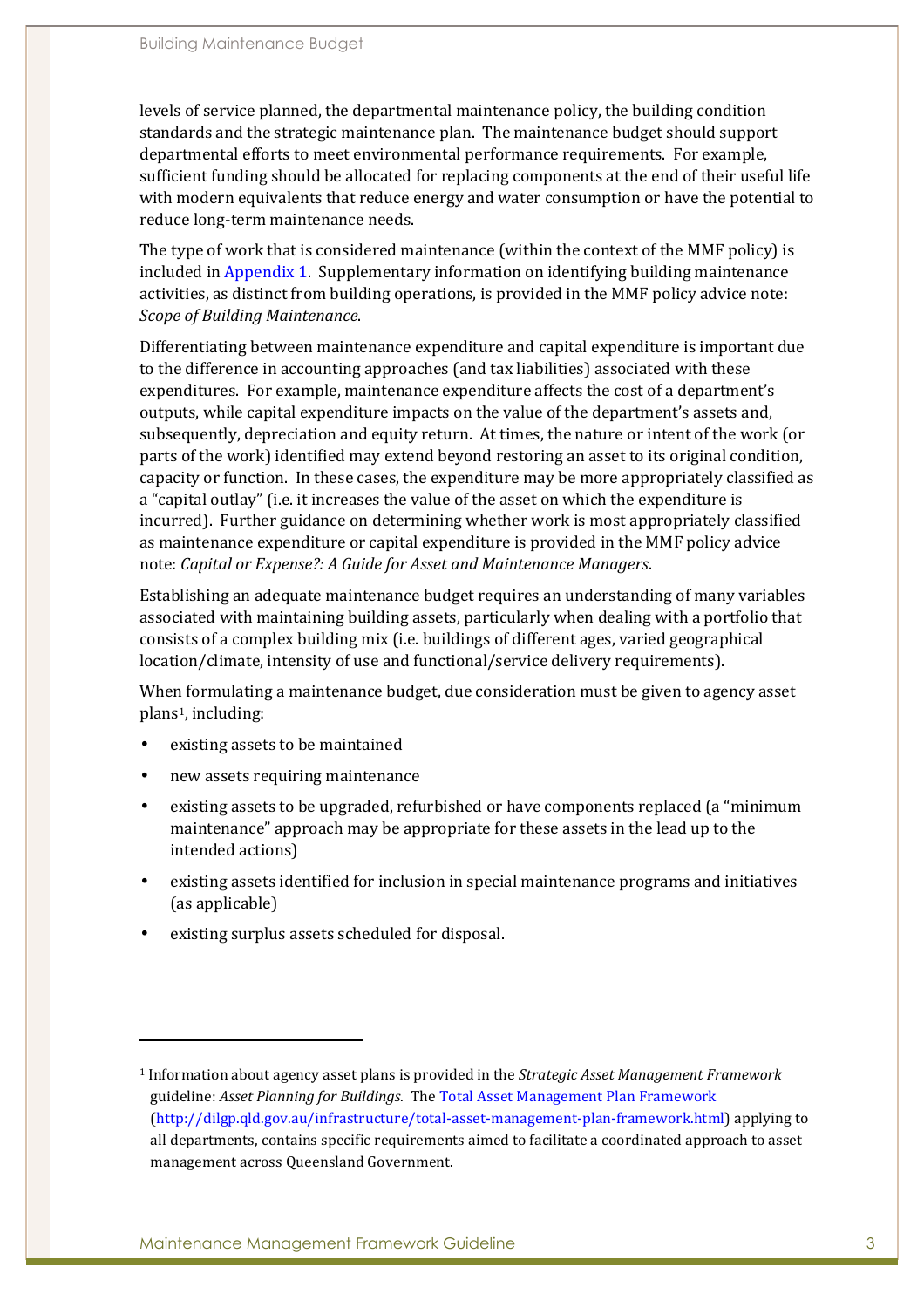Key factors that impact the level of maintenance funding include:

- quality of materials and components in buildings
- quality of designs and workmanship in construction
- deterioration or wear associated with usage/occupancy
- climatic conditions (e.g. coastal or inland)
- required level of planned maintenance to meet the desired condition standards (refer to the MMF guideline, *Building Maintenance Policy, Standards and Strategy Development,*  for further information)
- the outcomes of previous budget reviews and historical maintenance data.

The calculation of the quantum of funding required should be governed by the total maintenance needs of a department's portfolio (i.e. maintenance demand), and not based on perceived limitations related to availability of funds. It is a department's responsibility to seek the required level of funding to address identified maintenance needs. This may require additional funding being sought from Government (i.e. through the annual appropriation funding process) or reallocating funds from internal funding sources.

The development of a maintenance budget should be part of the annual budgetary process undertaken by departments. The requirements and timeframes for budget development are administered by Queensland Treasury2.

#### **2.1 Maintenance budget composition**

In determining the composition of a maintenance budget, a department's maintenance funding needs should be split into the following cost components (as endorsed by the Cabinet Budget Review Committee):

- condition assessment costs
- statutory maintenance costs
- preventative maintenance costs
- condition-based maintenance costs
- unplanned maintenance costs

 $\overline{a}$ 

• agency<sup>3</sup> maintenance management costs

A definition for each of these budget components is presented in **Table 1**.

<sup>2</sup> Under the *Financial Accountability Handbook* (prepared by Queensland Treasury in accordance with the *Financial and Performance Management Standard 2009*) there is an expectation that agencies with a significant asset base will consider asset planning as part of overall agency planning processes. 'Significant' assets may be defined as those assets with a high dollar value, those that provide a key role in the delivery of agency services, or those that bring potential high risk to agency operations in the event of failure.

<sup>3</sup> In this guideline, the term "agency" has the same meaning and is used interchangeably with "department" (as defined in section 8 of the *Financial Accountability Act 2009*).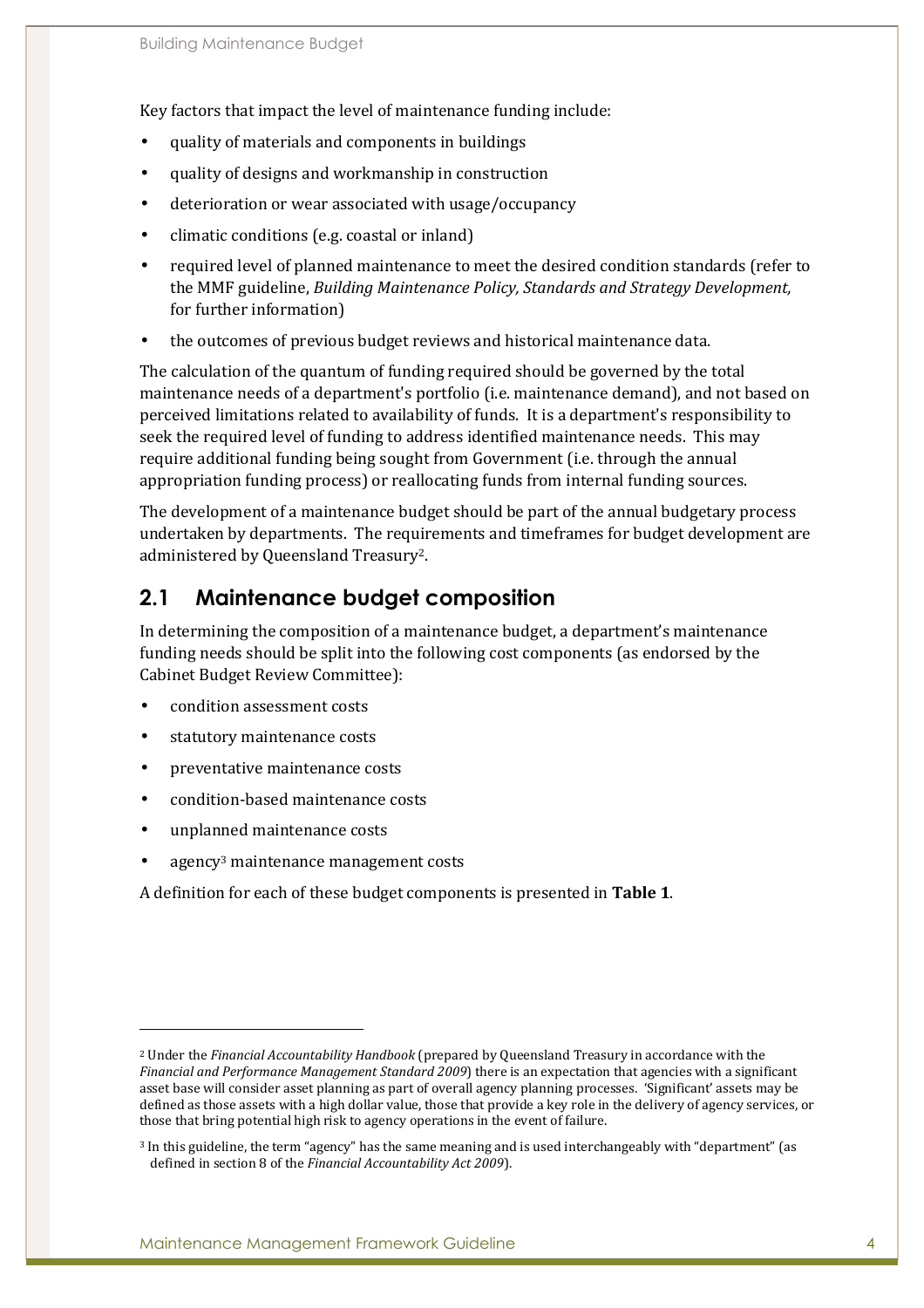| <b>Cost component</b>                      | <b>Definition</b>                                                                                                                                                                                                                                                                                                                                                                                        |  |
|--------------------------------------------|----------------------------------------------------------------------------------------------------------------------------------------------------------------------------------------------------------------------------------------------------------------------------------------------------------------------------------------------------------------------------------------------------------|--|
| Condition assessment<br>cost               | This is the cost of undertaking condition assessments in accordance with the MMF.                                                                                                                                                                                                                                                                                                                        |  |
| Statutory maintenance<br>cost              | This is the cost associated with undertaking maintenance to meet mandatory<br>requirements of various regulations such as the servicing of fire protection systems.                                                                                                                                                                                                                                      |  |
| Preventative<br>maintenance cost           | This is the cost associated with the periodic servicing of plant and equipment and<br>preventative repairs to other building components to ensure reliable operation,<br>comply with "duty of care" responsibilities and general good maintenance practice<br>to preserve assets in a condition appropriate for service delivery.                                                                        |  |
| Condition-based<br>maintenance cost        | Condition-based maintenance is maintenance undertaken as a result of<br>deteriorated condition identified through condition assessments. In this regard,<br>funding of this component is variable and less predictable.                                                                                                                                                                                  |  |
| Unplanned<br>maintenance cost              | Unplanned maintenance is reactive work undertaken as a result of breakdowns and<br>routine failure of building components and services. Funding of this component of<br>maintenance would fluctuate in varying degrees between agencies. However,<br>historical data should provide guidance in terms of annual estimates of funding<br>required.                                                        |  |
| Agency management<br>$\text{cost}^{\star}$ | This is the cost incurred by agencies in managing maintenance and includes the<br>costs of management personnel, maintenance management systems, financial<br>administration and other overhead costs. Activities to be costed include: general<br>management; administration; maintenance planning; program formulation;<br>program management; and contract management (if maintenance is outsourced). |  |

#### *Table 1: Maintenance budget components*

Agency management cost \* However, the magnitude of this cost component should be relative to the total maintenance expenditure for the building portfolio. Departments must ensure that there are appropriate mechanisms in place to achieve sustained reductions of management costs by using appropriate administrative and decisionmaking processes and systems for planning and monitoring the maintenance delivery.

Departments should structure ledgers or cost centres around the cost components listed above to get a clear indication of where maintenance funds have been expended.

#### **2.2 Basis of a maintenance budget**

A maintenance budget should be prepared with provisions for the works program (i.e. the annual program of total maintenance works) and the type of maintenance/maintenance strategy to be applied to a particular building or its components.

#### *2.2.1 Works program*

The works program should consist of a balance of planned and unplanned maintenance (departments should endeavour to minimise unplanned maintenance).

**Planned maintenance** includes preventative service, condition-based and statutory maintenance.

**Unplanned maintenance** incorporates corrective and breakdown and incident maintenance.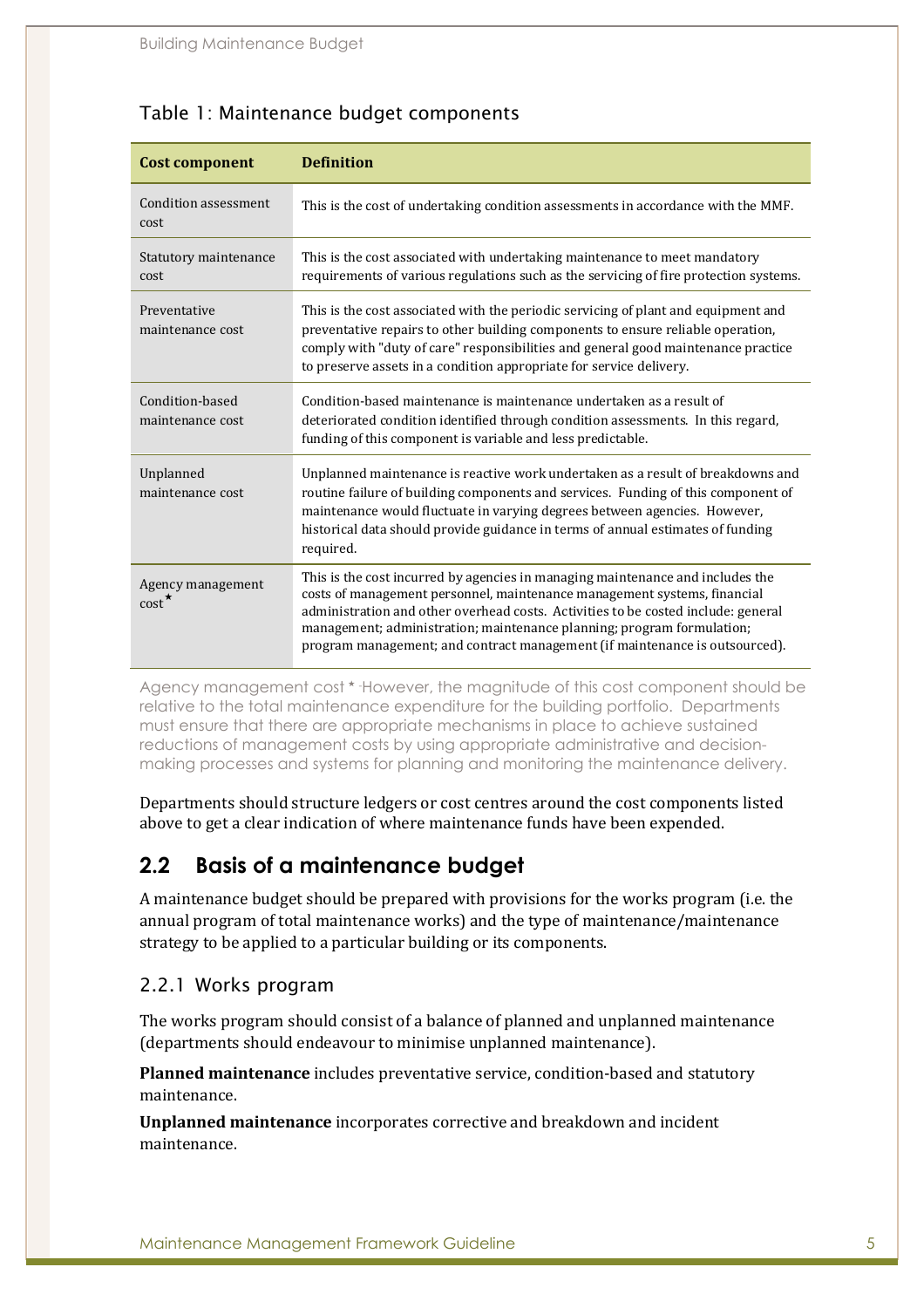If future directions for a maintenance strategy require minimal maintenance for minor, noncritical buildings and for buildings scheduled for refurbishment, replacement or disposal, the maintenance budget should be adjusted accordingly.

In determining a sufficient level of funding for condition-based maintenance, cost estimates provided from condition assessments need to be carefully reviewed by departments to ensure they are up to date in relation to a department's priorities and recommended timing of works. This is particularly relevant for remedial work to be undertaken in the longer term, and if the economic state of the building industry has changed. Further guidance on the planning and implementation of condition assessments, including reviewing cost estimates of remedial works4, is provided in the MMF guideline: *Building Condition Assessment*.

#### *2.2.2 Key considerations in maintenance budget decisions*

Departments are responsible for identifying and carrying out actions for reducing backlog/deferred maintenance or regularly evaluating the risks associated with allowing works to be deferred. When evaluating these risks, risk management techniques as described in the *Australian/New Zealand Standard AS/NZS ISO 31000:2009 Risk management -Principles and guidelines* should be utilised.

In order to reduce backlog/deferred maintenance, departments may wish to explore the following options:

- seeking special funding as part of their annual maintenance budget process
- reallocating funds from internal funding sources.

Maintenance decisions should be coordinated with projected future major repairs or replacements over a planning period. Significant future major plant/equipment replacements (e.g. to lifts or air conditioning chillers) which may impact on maintenance decisions can be identified from handover and commissioning manuals (also referred to as manufacturer's maintenance manuals and warranties). Cost estimates for such replacements can be obtained from manufacturers, other firms and/or professionals and should be factored into maintenance budgets.

Maintenance budgeting decisions associated with replacing building components (e.g. sanitary plumbing fittings, lighting systems) should include consideration of whole-of-life costs, including the initial costs of procuring the building component and the long-term maintenance, operating and disposal costs.

Departments should utilise appropriate building performance information (e.g. location, functionality, utilisation rate, remaining life) to determine if high maintenance buildings should be assessed for possible refurbishment or disposal. Guidance on assessing the performance of building assets is provided in the *Building Asset Performance Framework: A Best Practice Guideline for the Performance Assessment of Queensland Government Buildings.* 

 $\overline{a}$ 

<sup>4</sup> The interpretation of cost estimates should be made with appropriate allowance for cost escalation. Escalation rates data may include the CPI and wage price index published by the Australian Bureau of Statistics (ABS) along with related indices published by other parties (for example, trends within the Queensland building industry as relevant to the activities of the Department of Housing and Public Work, is available in the Building Industry Bulletin

<sup>(</sup>http://www.hpw.qld.gov.au/aboutus/ReportsPublications/Newsletters/BuildingIndustryBulletin/Pages/Default.aspx ).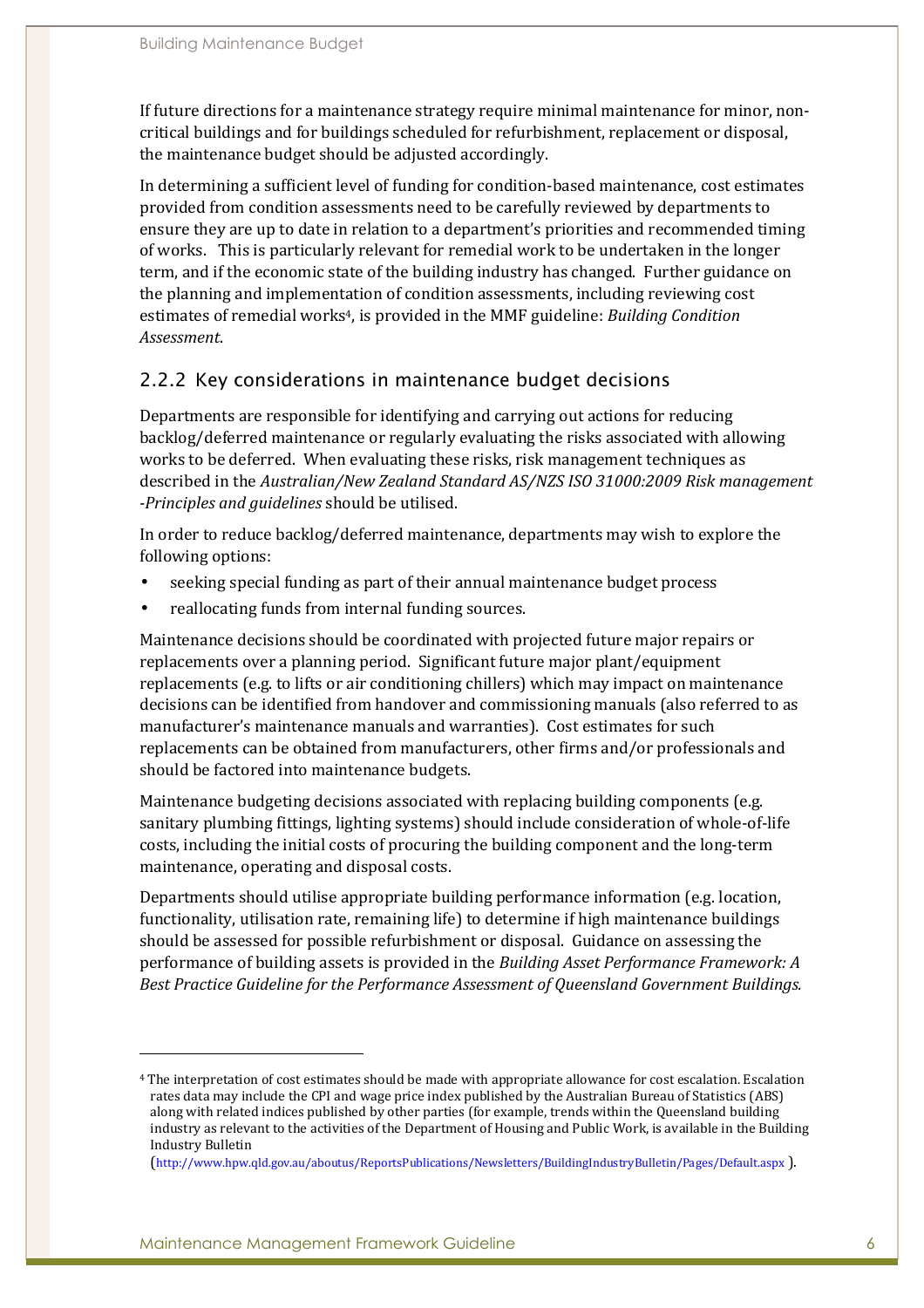Departments should explore opportunities for efficiencies/savings when determining maintenance programs, including:

- coordination of inspections and possible sequencing/bundling of maintenance works with other departments in remote or regional locations, especially where the same service provider is engaged by more than one department
- provision of building and other information required that might impact on the delivery of the maintenance services, thus assisting the service provider to deliver the service as efficiently and effectively as possible.

Consideration should also be given to opportunities for cost-effective improvements in building performance through the use of appropriate water saving fittings and adoption of innovative technologies such as energy-efficient lighting.

# 3.0 Managing a maintenance budget

Managing a maintenance budget includes:

- establishing priorities
- regular monitoring and reporting including analysis of budget components against actual expenditure. Where maintenance services are contracted, the monitoring of budgets may include consultation with facility managers/maintenance service providers regarding scheduling, and material and equipment needs
- establishing accountabilities and performance requirements
- monitoring against benchmarks and policy requirements
- managing variances and contingencies and monitoring the effects of deferred maintenance where required.

Where additional maintenance funding is allocated for emergent priorities (e.g. the reduction of backlog/deferred maintenance), this should be integrated into the maintenance budget.

#### 4.0 Reviewing a maintenance budget

Departments should ensure that a rigorous review of their maintenance budget is undertaken each year, including an assessment of the achievements of previous year maintenance budget against the intended outputs and impacts. The review should target the following factors that impact a maintenance budget:

- adequacy
- affordability
- efficiency
- effectiveness
- competitiveness
- compliance.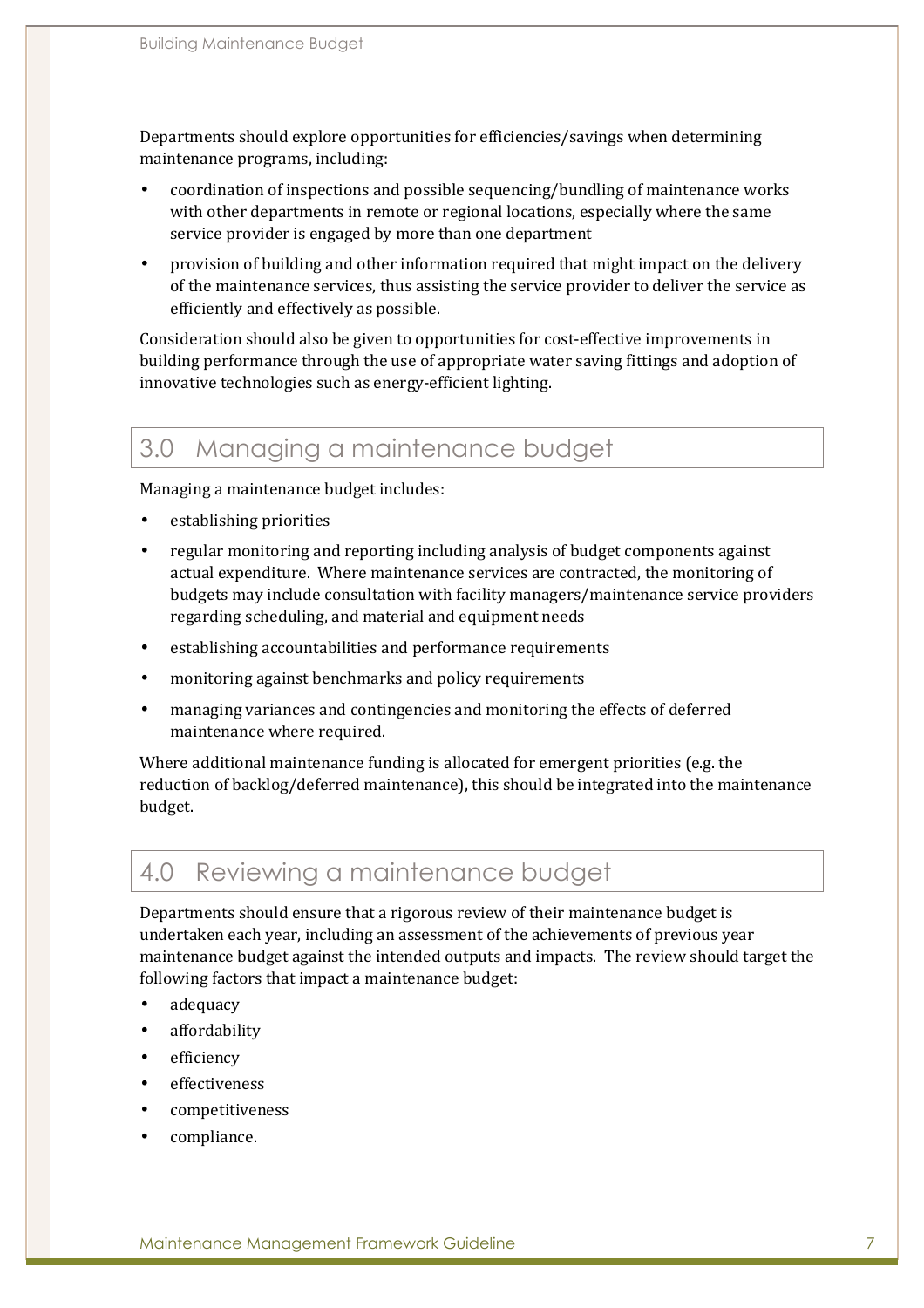A maintenance budget should be reviewed to identify:

- if previous budgets have been adequate
- any actions/corrections required (such as funding replacements rather than ongoing repairs) and/or adjustments to the budget development process.

To assess the adequacy of a maintenance budget, departments need to have in place appropriate maintenance information systems to monitor building and maintenance performance.

A maintenance budget should also be assessed in relation to affordability. Building assets can be maintained to different standards of physical condition which impact on the cost of maintenance. The higher the standard, the higher the budget requirement will be (all other things being equal). If however, the budget is not sufficient to meet the standards set, then it raises the question of whether:

- standards established for functionally-focused buildings are realistic and can be afforded
- buildings are so far below the desired standards that special funding above the normal maintenance requirements may be required
- maintenance funding needs to be increased.

The efficiency of maintenance planning, management and delivery also impact maintenance budgets. As such, a review of a maintenance budget needs to take into account the efficiency and effectiveness of maintenance demand assessment, planning and program management. Reviewing the pattern of maintenance expenditure in existing buildings and evaluating the effects of maintenance previously undertaken (including cost drivers) can highlight opportunities to improve efficiencies.

Efficiencies in delivering the maintenance program (such as costs related to the time and resources used to deliver the program, including any matters associated with the level of transactions and rectification of work) should be part of the assessment of a maintenance budget. To facilitate efficiency improvements, departments should monitor and review maintenance performance (in accordance with MMF policy requirement 10) and encourage proactive responses from maintenance service providers.

To assess the appropriateness of a maintenance budget, departments should use relevant performance targets or benchmarks in line with the performance indicators in the *Building Asset Performance Framework: A Best Practice Guideline for the Performance Assessment of Queensland Government Buildings.* A relevant performance indicator is "maintenance cost" which can be measured as: the cost per square metre of gross floor area; expenditure as a percentage of gross book value of the building asset; or other department-specific measures.

The review of maintenance budgets may include comparison with benchmarks based on technical advice or research by other jurisdictions with similar building portfolios (buildings of a similar nature, service delivery role, and operating in similar climatic conditions).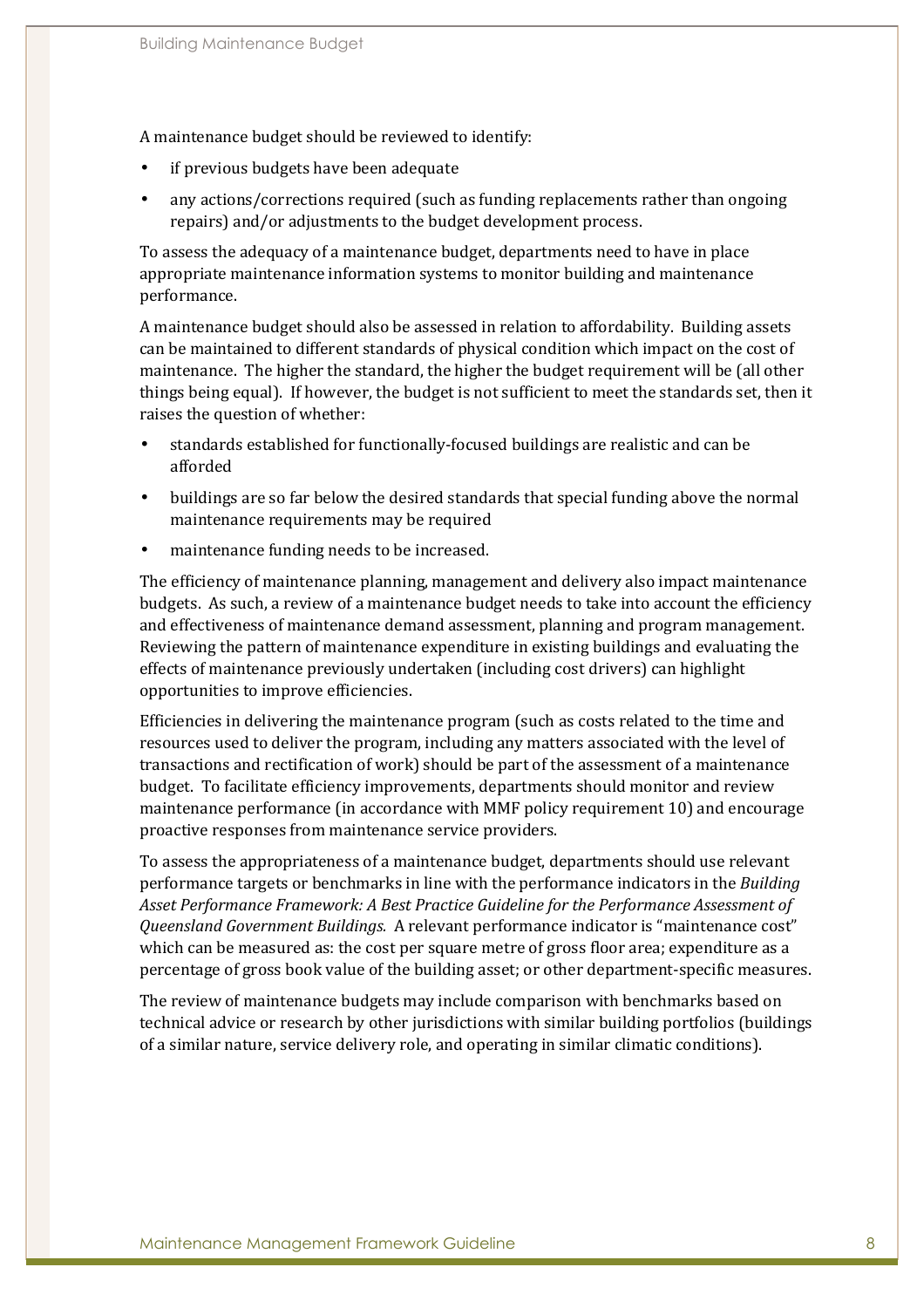Finally, departments should ensure that their maintenance budgets effectively support any relevant departmental policies and guidelines, including their departmental maintenance policy and their financial management strategy to fund building maintenance. The amounts being budgeted for maintenance at portfolio level should meet or exceed the minimum funding benchmark recommended by the MMF of 1% of the building Asset Replacement Value (ARV) of the department's building portfolio. Information on this funding benchmark is available in Appendix 2 and in the MMF policy advice note, *Minimum maintenance funding benchmark for annual departmental budget*.

A list of key policies, guidelines and policy advice notes impacting building maintenance budgeting is included in Appendix 3.

An appropriate maintenance budget will ensure that sufficient funds are identified to address the maintenance needs of a department's buildings, thereby ensuring that these buildings meet service delivery needs. An appropriate budget can be achieved by integrating competing priorities and actions, addressing strategic issues and assessing the opportunities and risks associated with the distribution of maintenance funds to areas that are critical to service delivery.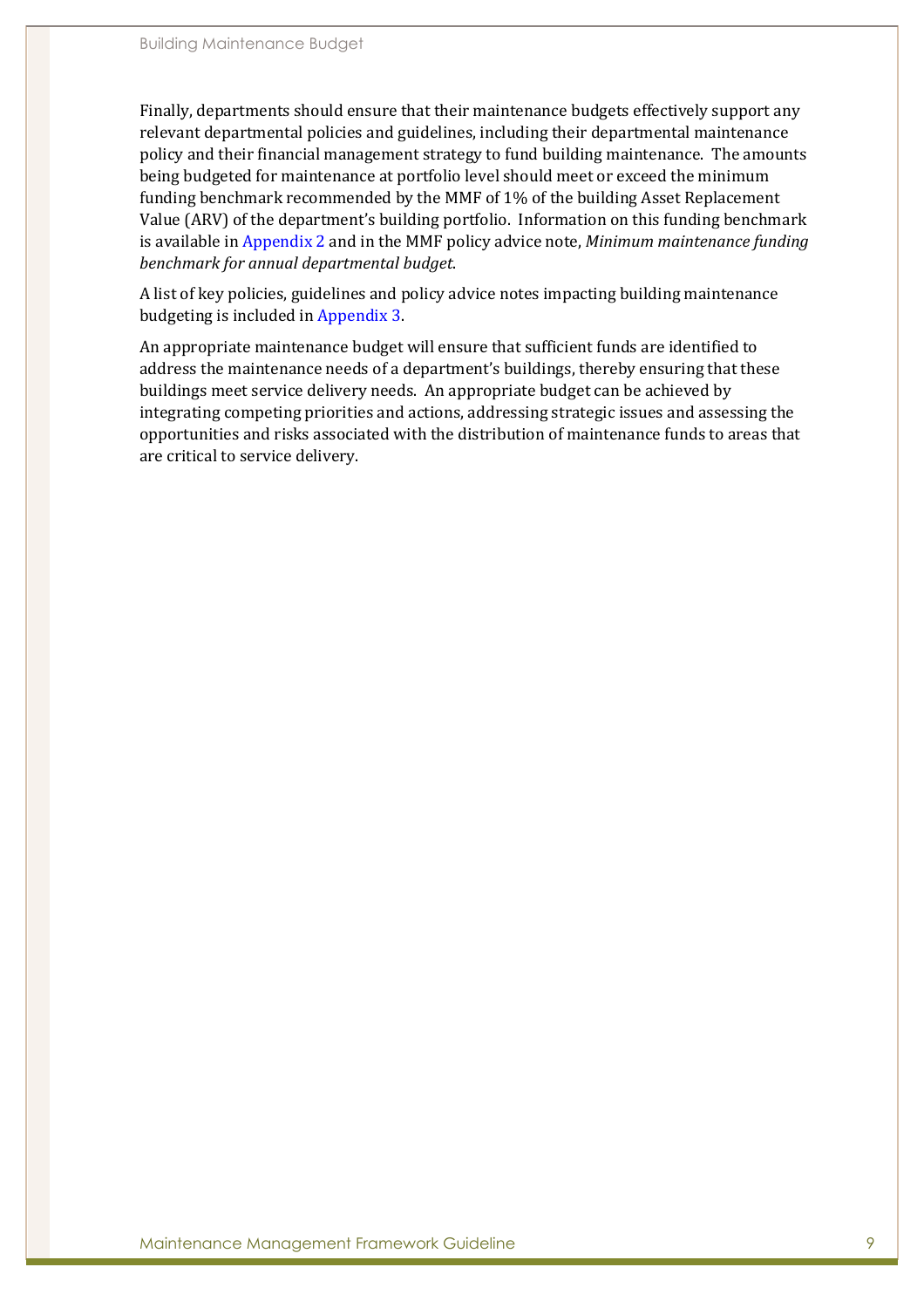# Appendix 1: Definition of maintenance

The following definition is an extract from the MMF policy document.

Within the context of the MMF, maintenance is defined as work on existing buildings undertaken with the intention of:

- re-instating physical condition to a specified standard
- preventing further deterioration or failure
- restoring correct operation within specified parameters
- replacing components at the end of their useful/economic life with modern engineering equivalents
- making temporary repairs for immediate health, safety and security reasons (e.g. after a major building failure)
- assessing buildings for maintenance requirements (e.g. to obtain accurate and objective knowledge of physical and operating condition, including risk and financial impact for the purpose of maintenance).

The following are not classified as maintenance:

- improvements and upgrading to provide additional or new service capability or function
- upgrading to meet new statutory requirements
- major refurbishment and replacements to extend the useful life of the building
- restoration of the entire building to operational condition after total or near total failure (e.g. resulting from natural disasters)
- work performed under warranty or defects liability period
- operational tasks to enable occupancy and use (e.g. cleaning, security, waste management)
- supply of utilities (e.g. energy, water and telecommunications).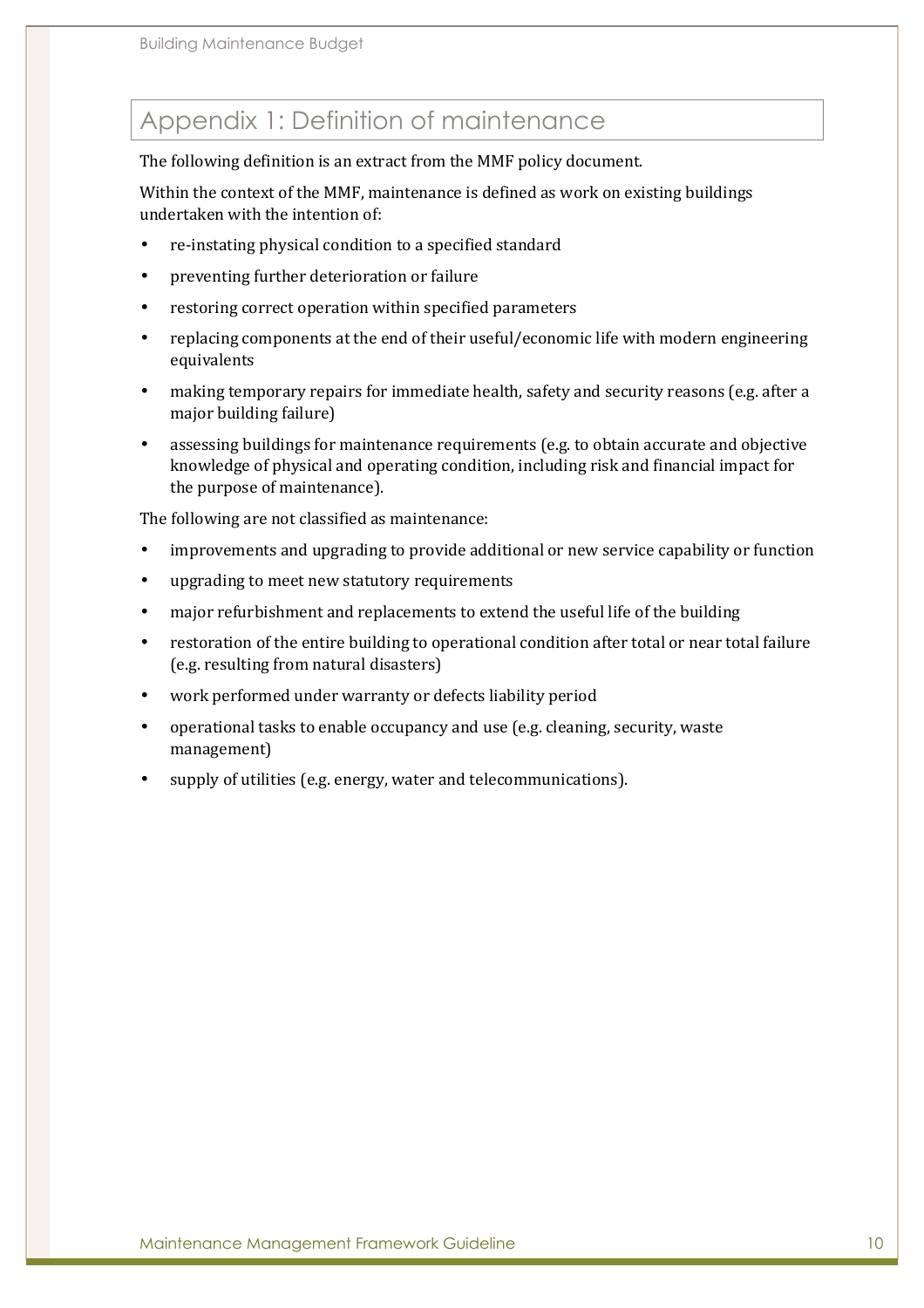# Appendix 2: Maintenance funding benchmark

The following information is extracted from the MMF policy document.

The MMF recommends a minimum funding benchmark of 1% of the building Asset Replacement Value (ARV) of the department's building portfolio.

The ARV for buildings is the best estimate of the current cost of constructing (for its original use) a new facility providing equivalent service potential as the original asset. It does not include the value of the furnishings or other items not permanently part of the facility, nor does it include design and project management costs.

Departments should view this 1% funding recommendation as the minimum threshold for annual maintenance expenditure for the building portfolio, not as the optimal funding level.

*Example: If a department has a building portfolio with a current ARV of \$800 million then (subject to many variables) it is reasonable to expect a minimum of \$8 million for that year's maintenance budget.* 

It is likely that a department's maintenance budget will exceed the recommended minimum threshold of 1% of the ARV if the portfolio has:

- unfunded or deferred maintenance projects
- ageing or deteriorating buildings
- heritage or iconic buildings
- highly critical or complex facilities.